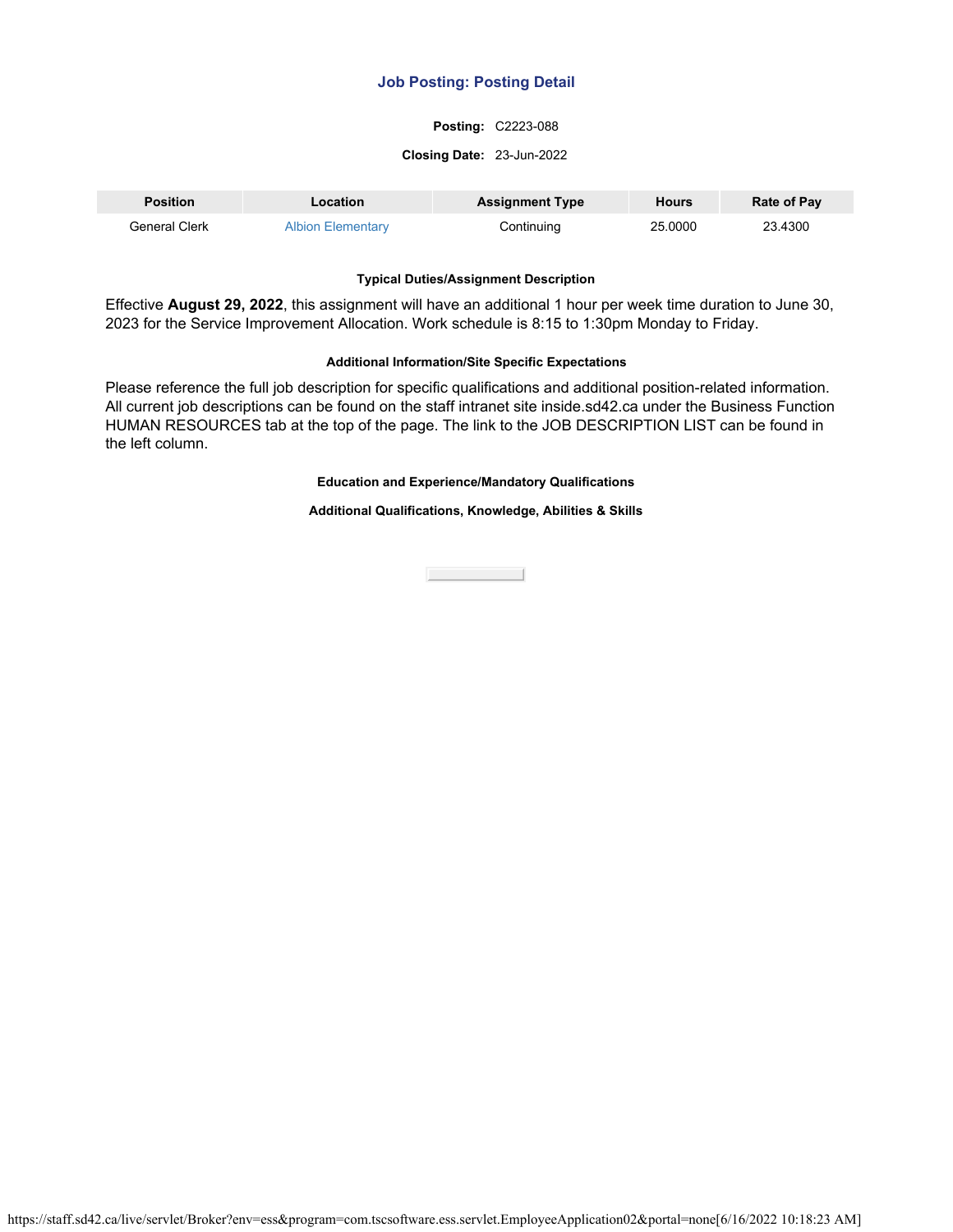# **Job Posting: Posting Detail**

#### **Posting:** C2223-089

#### **Closing Date:** 23-Jun-2022

| <b>Position</b>             | Location                     | <b>Assignment Type</b> | <b>Hours</b> | <b>Rate of Pay</b> |
|-----------------------------|------------------------------|------------------------|--------------|--------------------|
| <b>Elementary Custodian</b> | <b>Laity View Elementary</b> | Time Duration          | 40.0000      | 23.4300            |

### **Typical Duties/Assignment Description**

This is a time duration position from **July 1, 2022 to September 30, 2022**; or return of incumbent.

This assignment works afternoon shift and follows a 12 month schedule.

## **Additional Information/Site Specific Expectations**

Please reference the full job description for specific qualifications and additional position-related information. All current job descriptions can be found on the staff intranet site inside.sd42.ca under the Business Function HUMAN RESOURCES tab at the top of the page. The link to the JOB DESCRIPTION LIST can be found in the left column.

## **Education and Experience/Mandatory Qualifications**

**Additional Qualifications, Knowledge, Abilities & Skills**

Close the Close